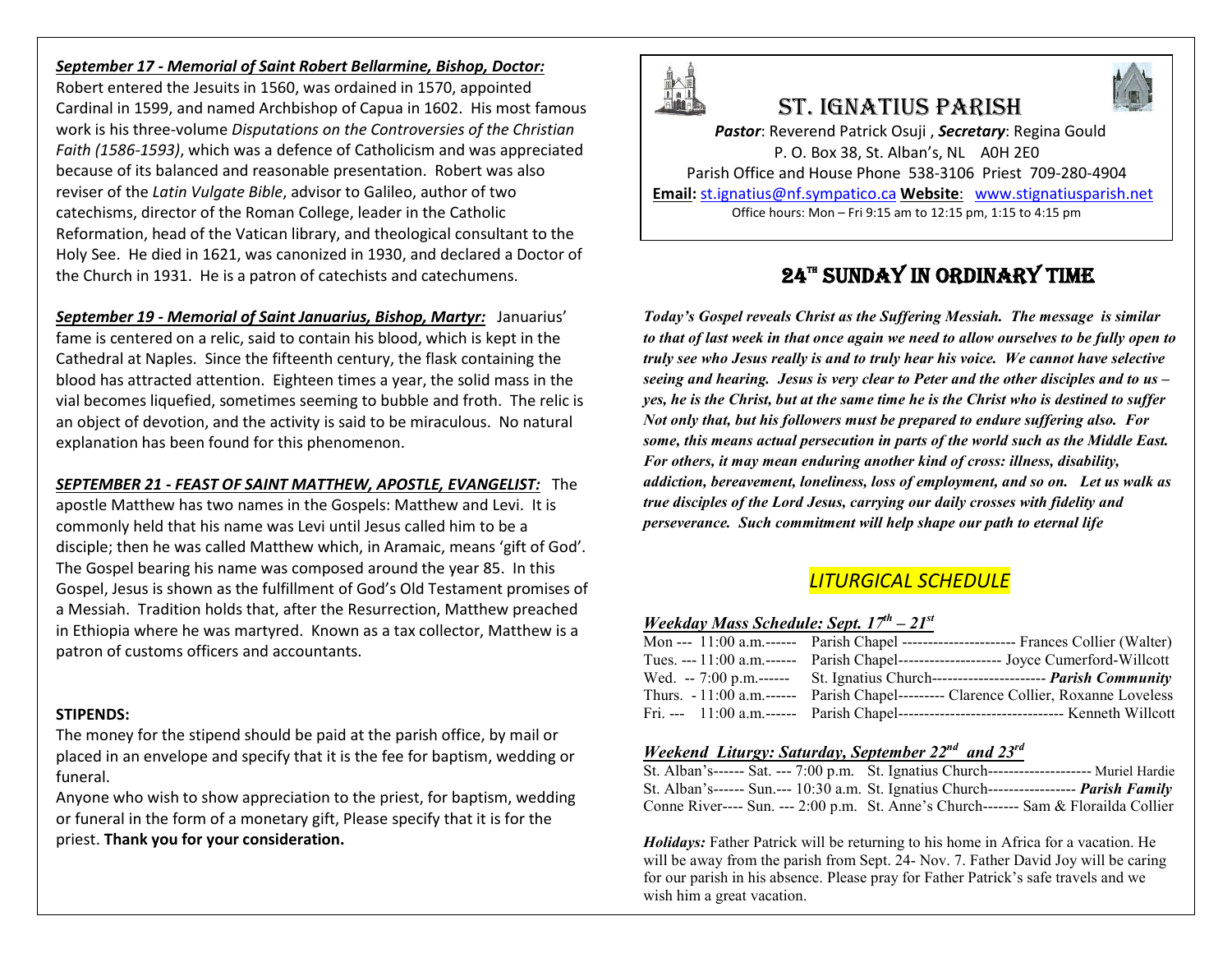# MInIStrIeS' Schedule for Weekend MaSSeS

| <b>DATE</b> | <b>Sacrist</b> | <b>Reader</b>  | <b>Collectors</b>     | Communion       | Altar          | <b>Music</b> |
|-------------|----------------|----------------|-----------------------|-----------------|----------------|--------------|
|             | an             |                |                       | <b>Minister</b> | <b>Servers</b> |              |
| Sept.       | Mary S.        | Gerry Cox      | Gerard Smith          | Edith Organ     | Kevin          | Mary         |
| 15          | Patsy          |                | Finton Organ          |                 | Willie         | Organ        |
|             |                |                | George Organ          |                 |                |              |
| Sept.       | Mary           | Lydia Walsh    | Mary Organ            | Mary Strickland | Edith          | Jessica      |
| 16          | Organ          |                | George Davis          |                 | Patsy          | Willcott     |
|             |                |                | <b>Clarence Davis</b> |                 |                |              |
| Sept.       | Mary           | Christina      | Gerard Smith          | Margaret        | Brenda J.      | Julie Ann    |
| 22          | Organ          | Farrell        | Finton Organ          | <b>Hoskins</b>  | Maggie         | Chrissy      |
|             |                |                | George Organ          |                 |                |              |
| Sept.       | Jenny          | Valerie        | Mary Organ            | Valerie Hoskins | Anthony        | Childrens    |
| 23          | Maggie         | <b>Hoskins</b> | George Davis          |                 | George         | Choir        |
|             |                |                | <b>Clarence Davis</b> |                 |                | Valerie C.   |

### *Weekly Parish Revenue*

| St. Ignatius Church:-------- \$852.00  |  |
|----------------------------------------|--|
| Chase The Ace Proceeds: \$705.00       |  |
| Candles : ------------------- \$200.00 |  |

St. Anne's Church:--------- \$118.00 Baptism Stipend: ---------- \$75.00

#### *Income and Expenses for August*

| Income          | \$7826.75                                                         |
|-----------------|-------------------------------------------------------------------|
| <b>Expenses</b> | $$19.361.31***$                                                   |
| Net Income      | $($11,534.56)$ Deficit                                            |
|                 | ***** This amount includes the motevial and lehou of the window w |

**\*\*\*\*\* This amount includes the material and labor of the window repair. (approximately \$5785.00)**

*Card Party*: The Knights of Columbus will be holding their card party on Sat. Sept. 15 at 8:00 pm at St. Alban's Lions Club. Cash prizes! Join us for an evening of fun.

*Bus Lane***:** During the school week, from Monday to Fridays, people are asked not to drive along in front of the school. In other words, that lane is reserved for buses and for students and teachers to walk safely to and from the school. All cars are asked to use ONLY the main church parking lot(down around the lawns) for vehicular traffic to and from the church/parish office.

### **Chase The Ace:** *JACKPOT is \$5557.50 + 30% of sales*.

Held at the RC Legion , St. Alban's on Friday evenings at 7:00 pm. Fundraiser open to all persons 19 years and older. Tickets are \$5.00 each.

### **St. Ignatius Parish Mission**

**You are invited to attend the Mission of St. Ignatius Parish the week of Sunday, September 16th to Wednesday, September 19th, 2018. It will run from Sunday until Wednesday night and be conducted by Redemptorist Father Eugene O'Reilly.** 

Father Eugene O'Reilly, C.S.s.R Affectionately known as "Red" Fr. O'Reilly was born in Monoghan, Ireland in 1944. He came to Canada with his family and later joined the Redemptorists. Upon graduating with a B.A. from the University of Windsor, he pursued his theological studies in France and Montreal and was ordained in 1972. Since 1983 he has preached Missions and retreats to Parishes, teachers, School Boards, Clergy and Religious throughout Canada and the US. He has also served in St. John's, NL as Pastor of a large Parish. He has been Vocation Director for the Redemptorists in the Eastern Province. Father Red completed a sabbatical year, part of which was spent at the School of Applied Theology, Berkeley, CA. He has a particular interest in music, and has composed a number of religious songs. Some of his music is in the Catholic Book of Worship and the Grade four and five Religion Program in Canada. He has teamed up with other Redemptorists, and together they have produced four recordings. Mission Preaching is Fr. Red's full time ministry and he brings to it a ready smile, a wonderful sense of humor and a compassionate understanding of people and the complex world in which we live. *We would like to welcome Father Eugene to our Parish. We hope you have a wonderful stay.*

PARISH MISSION This Sunday, September 16th the Mission Begins. The Missionary will join us for the Saturday evening Mass, will preach at all the Sunday Masses and on through this "Sacred Week" in the Parish. *Each evening beginning on Sunday night, the Mission services will start at 7:00 pm. at St. Ignatius Church*. The evening services are scheduled to last approximately one hour. Each night after the Mission, there will be an opportunity for questions and discussion with coffee for those who wish. The Mission concludes Wednesday evening with celebrated Mass, followed by a social.

**Meet and Greet: There will be a meet and greet after the weekend Masses on Sat, Sept. 15 and Sun, Sept.16 to meet Father Eugene O'Reiley. Please make every effort to attend and show him a great welcome!!!!!!**